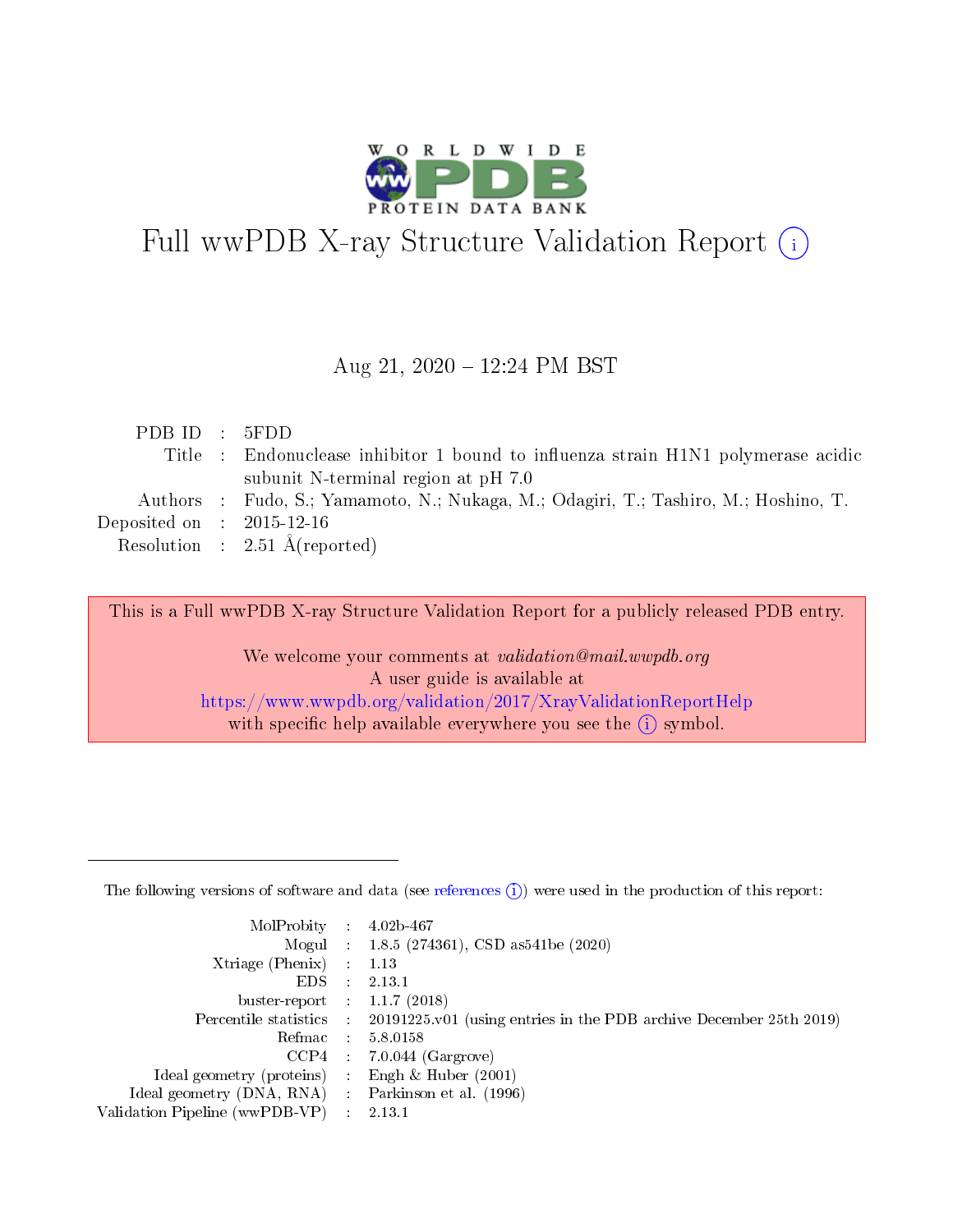# 1 [O](https://www.wwpdb.org/validation/2017/XrayValidationReportHelp#overall_quality)verall quality at a glance  $(i)$

The following experimental techniques were used to determine the structure: X-RAY DIFFRACTION

The reported resolution of this entry is 2.51 Å.

Percentile scores (ranging between 0-100) for global validation metrics of the entry are shown in the following graphic. The table shows the number of entries on which the scores are based.



| Metric                | Whole archive<br>$(\#\mathrm{Entries})$ | Similar resolution<br>$(\#\text{Entries},\,\text{resolution}\,\,\text{range}(\textup{\AA}))$ |
|-----------------------|-----------------------------------------|----------------------------------------------------------------------------------------------|
| $R_{free}$            | 130704                                  | $4661 (2.50 - 2.50)$                                                                         |
| Clashscore            | 141614                                  | $5346$ $(2.50-2.50)$                                                                         |
| Ramachandran outliers | 138981                                  | $5231 (2.50 - 2.50)$                                                                         |
| Sidechain outliers    | 138945                                  | $5233(2.50-2.50)$                                                                            |
| RSRZ outliers         | 127900                                  | $4559(2.50-2.50)$                                                                            |

The table below summarises the geometric issues observed across the polymeric chains and their fit to the electron density. The red, orange, yellow and green segments on the lower bar indicate the fraction of residues that contain outliers for  $>=3, 2, 1$  and 0 types of geometric quality criteria respectively. A grey segment represents the fraction of residues that are not modelled. The numeric value for each fraction is indicated below the corresponding segment, with a dot representing fractions  $\epsilon=5\%$  The upper red bar (where present) indicates the fraction of residues that have poor fit to the electron density. The numeric value is given above the bar.

| Mol | $\cap$ hain | Length | Quality of chain |    |    |  |  |  |  |
|-----|-------------|--------|------------------|----|----|--|--|--|--|
|     |             |        | 4%               |    |    |  |  |  |  |
|     |             | 191    | 88%              | 6% | 5% |  |  |  |  |

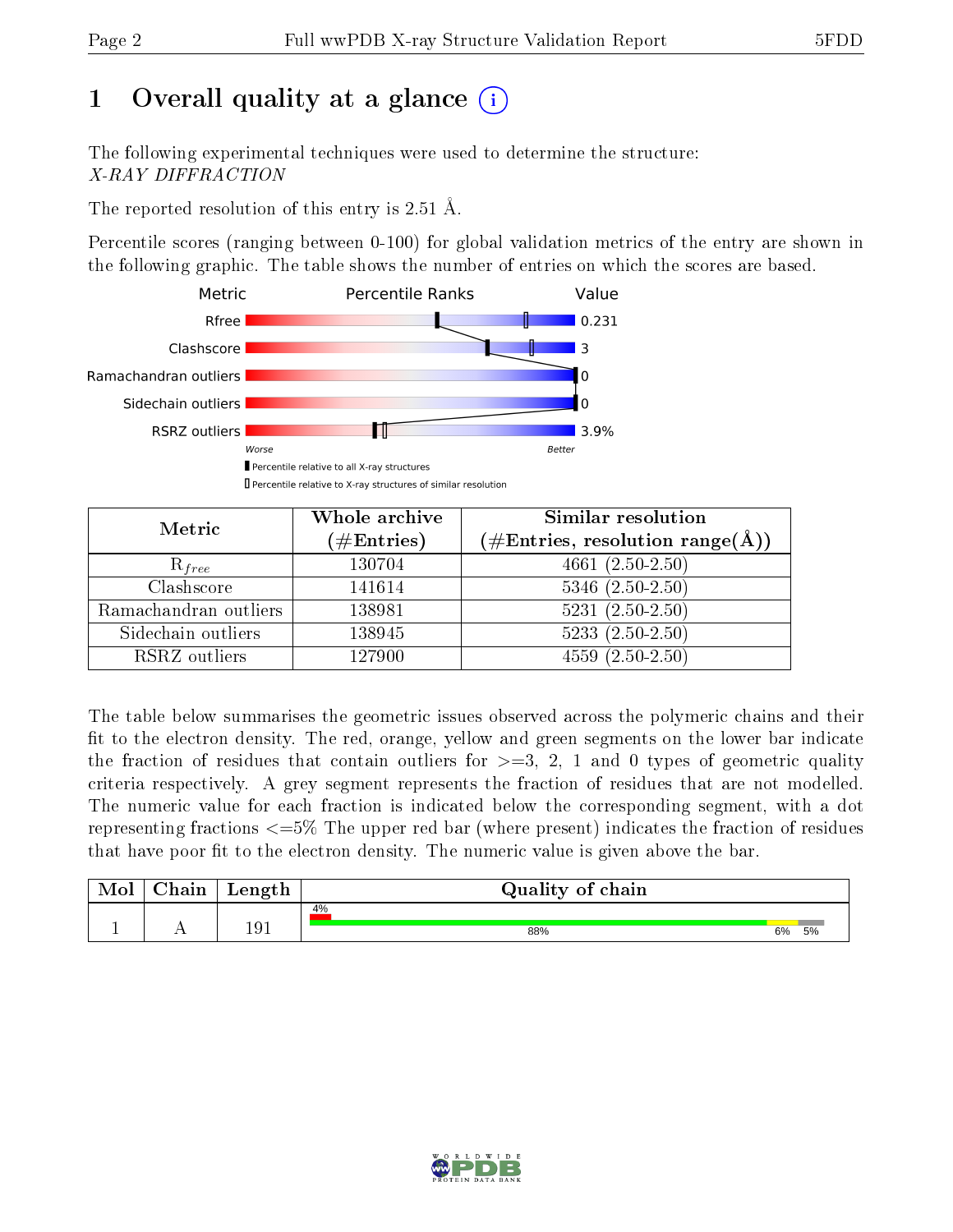# 2 Entry composition (i)

There are 5 unique types of molecules in this entry. The entry contains 1542 atoms, of which 0 are hydrogens and 0 are deuteriums.

In the tables below, the ZeroOcc column contains the number of atoms modelled with zero occupancy, the AltConf column contains the number of residues with at least one atom in alternate conformation and the Trace column contains the number of residues modelled with at most 2 atoms.

Molecule 1 is a protein called Polymerase acidic protein,Polymerase acidic protein.

| Mol | Chain   Residues | Atoms          |     |     | ZeroOcc | $\vert$ AltConf $\vert$ Trace $\vert$ |  |  |  |
|-----|------------------|----------------|-----|-----|---------|---------------------------------------|--|--|--|
|     | 181              | Total<br>! 493 | 943 | 258 | 28.     |                                       |  |  |  |

| Chain          | Residue        | Modelled   | Actual | Comment        | Reference         |
|----------------|----------------|------------|--------|----------------|-------------------|
| A              |                | $\rm GLY$  |        | expression tag | <b>UNP P03433</b> |
| А              | $\overline{2}$ | PRO        |        | expression tag | <b>UNP P03433</b> |
| А              | 3              | <b>LEU</b> |        | expression tag | <b>UNP P03433</b> |
| А              | 4              | GLY        |        | expression tag | <b>UNP P03433</b> |
| $\bf{A}$       | $\overline{5}$ | <b>SER</b> |        | expression tag | <b>UNP P03433</b> |
| A              | 56             | ALA        |        | linker         | <b>UNP P03433</b> |
| $\overline{A}$ | 57             | <b>SER</b> |        | linker         | <b>UNP P03433</b> |
| А              | 183            | ALA        |        | expression tag | <b>UNP P03433</b> |
| A              | 184            | ALA        |        | expression tag | <b>UNP P03433</b> |
| А              | 185            | GLU        |        | expression tag | <b>UNP P03433</b> |
| А              | 186            | LEU        |        | expression tag | <b>UNP P03433</b> |
| $\mathbf{A}$   | 187            | ALA        |        | expression tag | <b>UNP P03433</b> |
| А              | 188            | LEU        |        | expression tag | <b>UNP P03433</b> |
| А              | 189            | VAL        |        | expression tag | <b>UNP P03433</b> |
| А              | 190            | <b>PRO</b> |        | expression tag | <b>UNP P03433</b> |
| А              | 191            | $\rm{ARG}$ |        | expression tag | <b>UNP P03433</b> |

There are 16 discrepancies between the modelled and reference sequences:

 Molecule 2 is 5-(2-chlorobenzyl)-2-hydroxy-3-nitrobenzaldehyde (three-letter code: 4P8) (formula:  $C_{14}H_{10}CINO_4$ ).

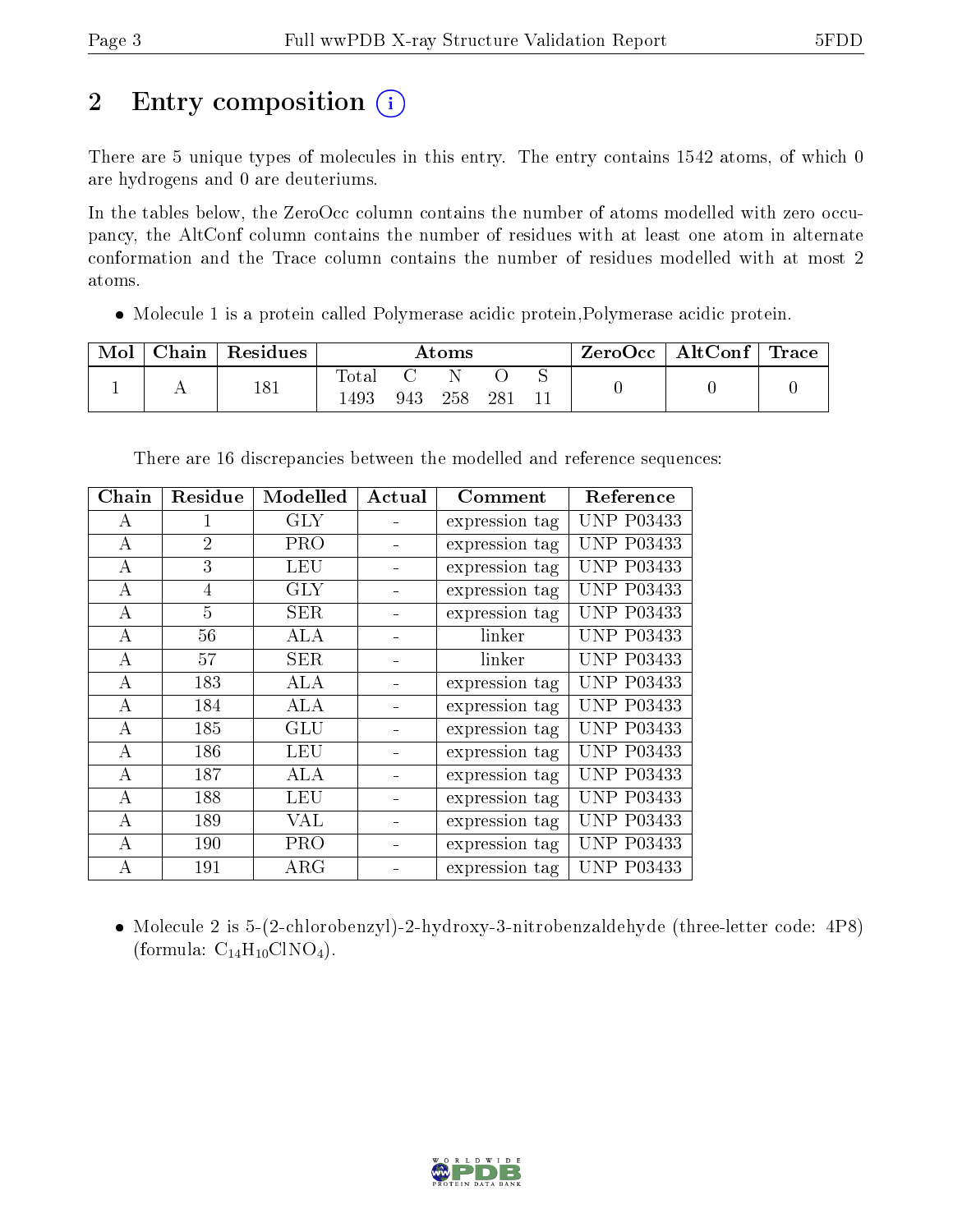

| Mol | Chain   Residues | Atoms      |     |  |  | $\rm ZeroOcc \mid AltConf$ |  |  |
|-----|------------------|------------|-----|--|--|----------------------------|--|--|
|     |                  | Total C Cl |     |  |  |                            |  |  |
|     |                  |            | 14. |  |  |                            |  |  |

Molecule 3 is MANGANESE (II) ION (three-letter code: MN) (formula: Mn).

|  | $Mol$   Chain   Residues | A toms | $ZeroOcc$   AltConf |  |
|--|--------------------------|--------|---------------------|--|
|  |                          | Total  |                     |  |

Molecule 4 is SULFATE ION (three-letter code: SO4) (formula: O4S).



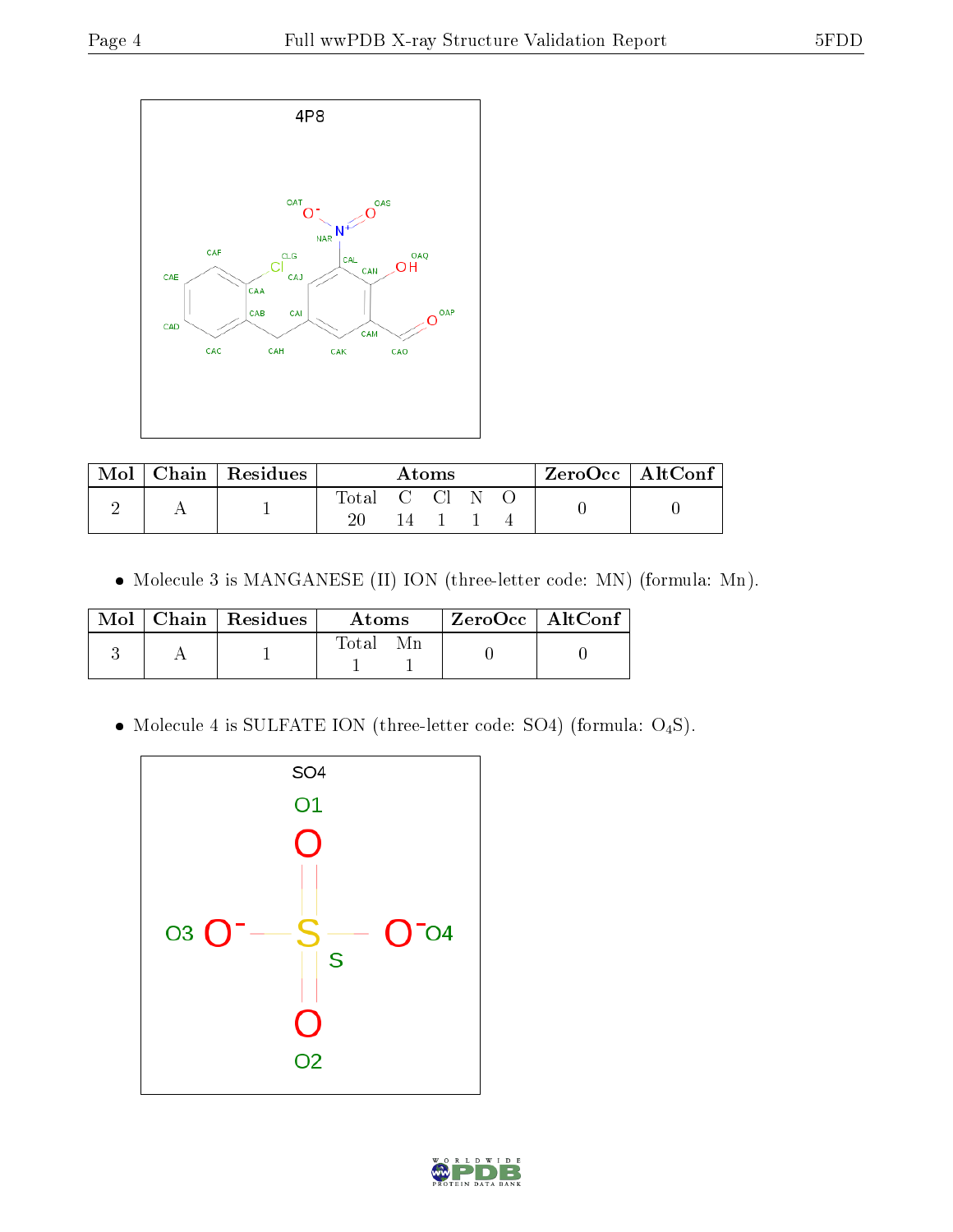|  | $\text{Mol}$   Chain   Residues | Atoms |  |  | $ZeroOcc$   AltConf |
|--|---------------------------------|-------|--|--|---------------------|
|  |                                 | Total |  |  |                     |

 $\bullet\,$  Molecule 5 is water.

|  | $\text{Mol}$   Chain   Residues | <b>Atoms</b> | $\rm{ZeroOcc}$   AltConf |  |
|--|---------------------------------|--------------|--------------------------|--|
|  | 23                              | Total        |                          |  |

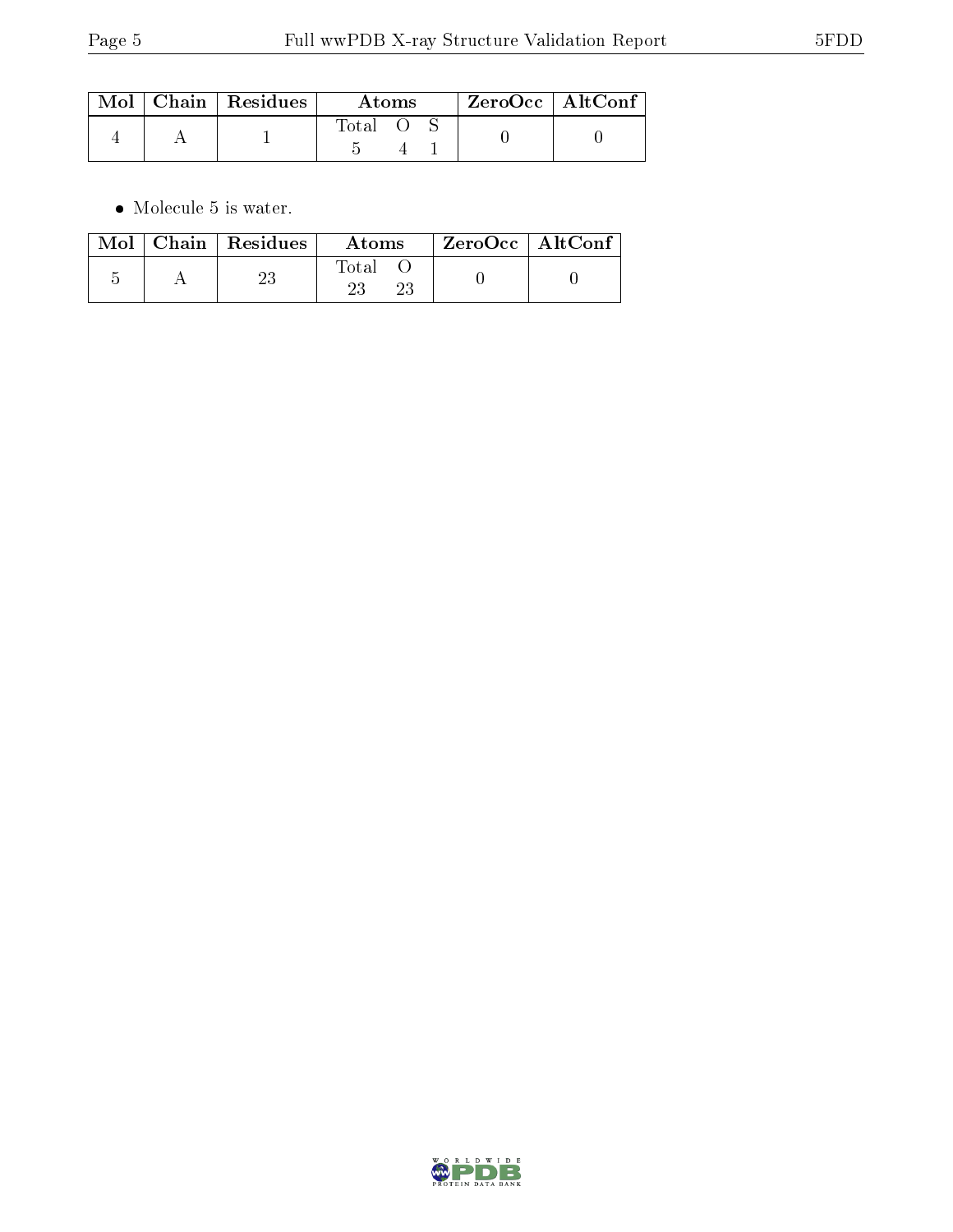## 3 Residue-property plots  $(i)$

These plots are drawn for all protein, RNA, DNA and oligosaccharide chains in the entry. The first graphic for a chain summarises the proportions of the various outlier classes displayed in the second graphic. The second graphic shows the sequence view annotated by issues in geometry and electron density. Residues are color-coded according to the number of geometric quality criteria for which they contain at least one outlier: green  $= 0$ , yellow  $= 1$ , orange  $= 2$  and red  $= 3$  or more. A red dot above a residue indicates a poor fit to the electron density ( $RSRZ > 2$ ). Stretches of 2 or more consecutive residues without any outlier are shown as a green connector. Residues present in the sample, but not in the model, are shown in grey.

• Molecule 1: Polymerase acidic protein, Polymerase acidic protein



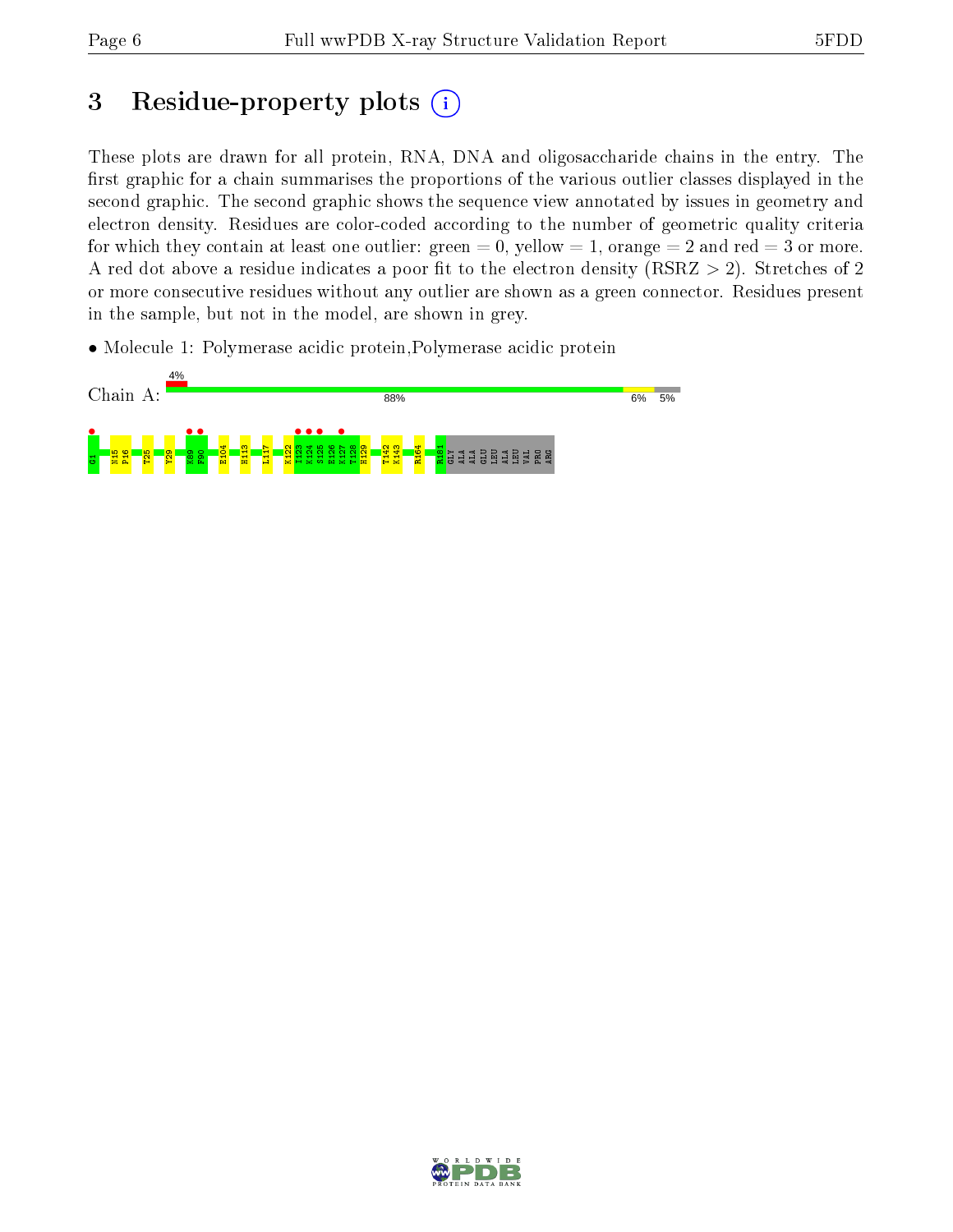## 4 Data and refinement statistics  $(i)$

| Property                                                             | Value                                           | Source     |
|----------------------------------------------------------------------|-------------------------------------------------|------------|
| Space group                                                          | $\overline{P}$ 41 21 2                          | Depositor  |
| Cell constants                                                       | 66.40Å 127.39Å<br>66.40Å                        | Depositor  |
| a, b, c, $\alpha$ , $\beta$ , $\gamma$                               | $90.00^\circ$<br>$90.00^\circ$<br>$90.00^\circ$ |            |
| Resolution $(A)$                                                     | $37.79 - 2.51$                                  | Depositor  |
|                                                                      | $46.95 - 2.51$                                  | <b>EDS</b> |
| % Data completeness                                                  | $99.9(37.79-2.51)$                              | Depositor  |
| (in resolution range)                                                | 99.9 (46.95-2.51)                               | <b>EDS</b> |
| $R_{merge}$                                                          | 0.15                                            | Depositor  |
| $\mathrm{R}_{sym}$                                                   | (Not available)                                 | Depositor  |
| $\langle I/\sigma(I) \rangle^{-1}$                                   | $3.83$ (at 2.51Å)                               | Xtriage    |
| Refinement program                                                   | PHENIX phenix.refine: 1.8.1 1168                | Depositor  |
| $R, R_{free}$                                                        | 0.201<br>0.232<br>$\mathcal{L}_{\mathcal{A}}$   | Depositor  |
|                                                                      | $0.203$ , $0.231$                               | DCC        |
| $R_{free}$ test set                                                  | $\overline{550}$ reflections $(5.31\%)$         | wwPDB-VP   |
| Wilson B-factor $(A^2)$                                              | 52.1                                            | Xtriage    |
| Anisotropy                                                           | 0.078                                           | Xtriage    |
| Bulk solvent $k_{sol}(e/\mathring{A}^3)$ , $B_{sol}(\mathring{A}^2)$ | $0.38$ , 56.0                                   | <b>EDS</b> |
| L-test for twinning <sup>2</sup>                                     | $< L >$ = 0.50, $< L2$ = 0.33                   | Xtriage    |
| Estimated twinning fraction                                          | No twinning to report.                          | Xtriage    |
| $\overline{F_o}, \overline{F_c}$ correlation                         | 0.94                                            | <b>EDS</b> |
| Total number of atoms                                                | 1542                                            | wwPDB-VP   |
| Average B, all atoms $(A^2)$                                         | 59.0                                            | wwPDB-VP   |

Xtriage's analysis on translational NCS is as follows: The largest off-origin peak in the Patterson function is  $5.49\%$  of the height of the origin peak. No significant pseudotranslation is detected.

<sup>&</sup>lt;sup>2</sup>Theoretical values of  $\langle |L| \rangle$ ,  $\langle L^2 \rangle$  for acentric reflections are 0.5, 0.333 respectively for untwinned datasets, and 0.375, 0.2 for perfectly twinned datasets.



<span id="page-6-1"></span><span id="page-6-0"></span><sup>1</sup> Intensities estimated from amplitudes.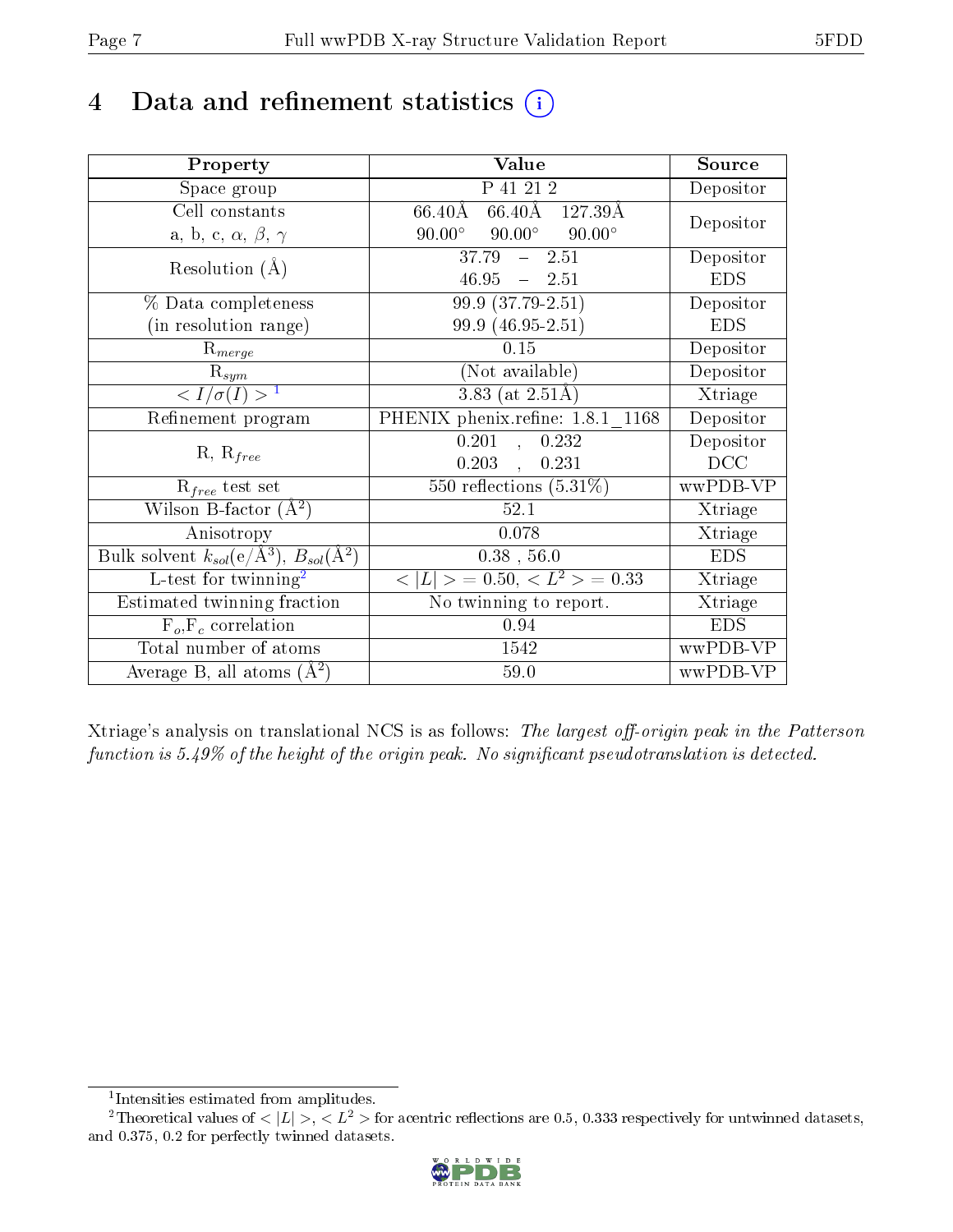# 5 Model quality  $(i)$

## 5.1 Standard geometry  $(i)$

Bond lengths and bond angles in the following residue types are not validated in this section: MN, SO4, 4P8

The Z score for a bond length (or angle) is the number of standard deviations the observed value is removed from the expected value. A bond length (or angle) with  $|Z| > 5$  is considered an outlier worth inspection. RMSZ is the root-mean-square of all Z scores of the bond lengths (or angles).

| $Mol$   Chain |      | Bond lengths                    | Bond angles |        |  |
|---------------|------|---------------------------------|-------------|--------|--|
|               |      | RMSZ $ #Z  > 5$ RMSZ $ #Z  > 5$ |             |        |  |
|               | 0.30 | 0/1523                          | 0.44        | 0/2044 |  |

There are no bond length outliers.

There are no bond angle outliers.

There are no chirality outliers.

There are no planarity outliers.

### 5.2 Too-close contacts  $(i)$

In the following table, the Non-H and H(model) columns list the number of non-hydrogen atoms and hydrogen atoms in the chain respectively. The H(added) column lists the number of hydrogen atoms added and optimized by MolProbity. The Clashes column lists the number of clashes within the asymmetric unit, whereas Symm-Clashes lists symmetry related clashes.

|  |      |      | Mol   Chain   Non-H   H(model)   H(added)   Clashes   Symm-Clashes |
|--|------|------|--------------------------------------------------------------------|
|  | 1493 | 1470 |                                                                    |
|  | 20   |      |                                                                    |
|  |      |      |                                                                    |
|  |      |      |                                                                    |
|  | 23   |      |                                                                    |
|  | 1542 |      |                                                                    |

The all-atom clashscore is defined as the number of clashes found per 1000 atoms (including hydrogen atoms). The all-atom clashscore for this structure is 3.

All (10) close contacts within the same asymmetric unit are listed below, sorted by their clash magnitude.

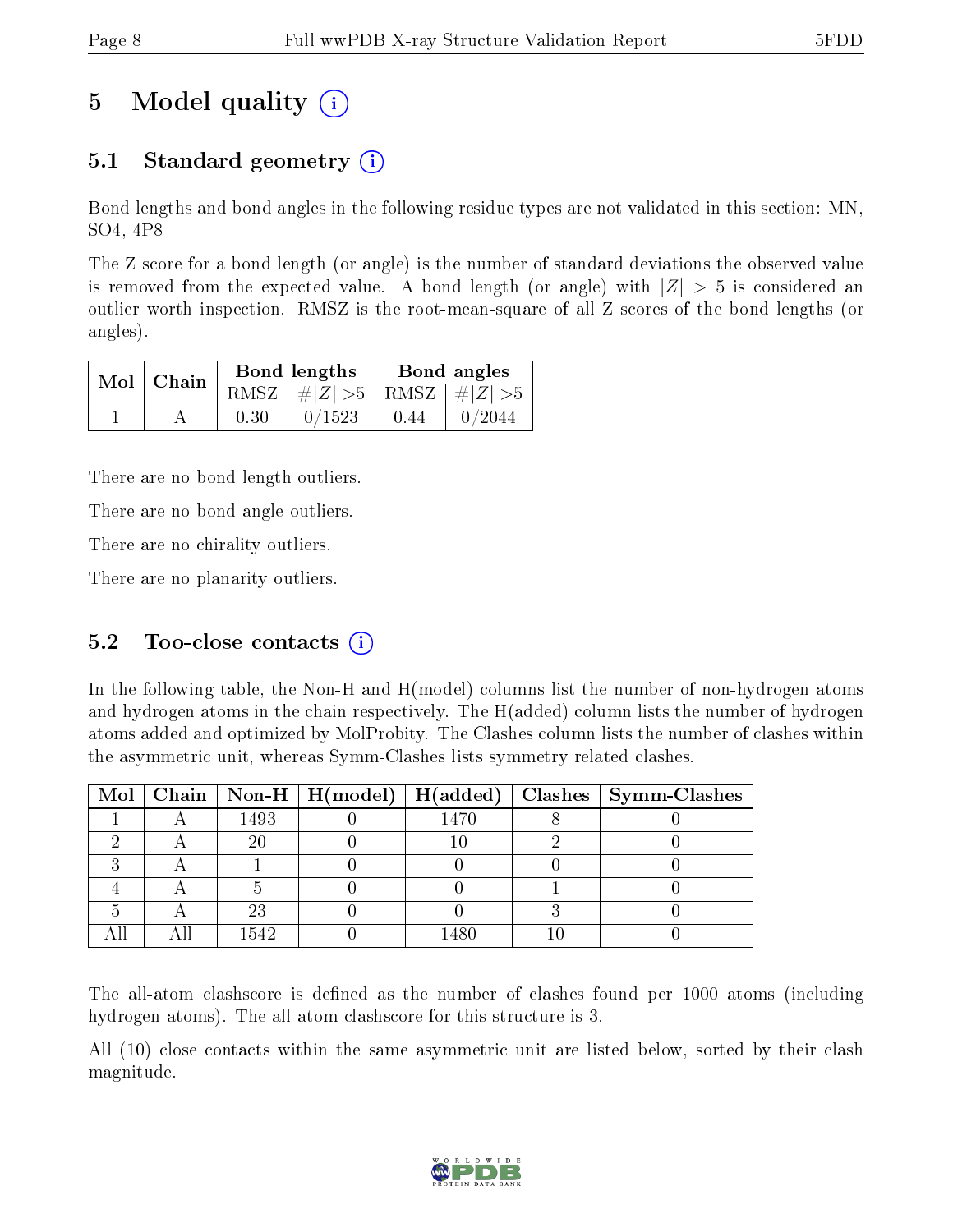| Atom-1              | Atom-2             | Interatomic<br>distance $(\AA)$ | Clash<br>overlap $(\AA)$ |
|---------------------|--------------------|---------------------------------|--------------------------|
| 2:A:201:4P8:OAS     | 5:A:301:HOH:O      | 1.95                            | 0.84                     |
| 1: A: 104: GLU: OE2 | 5:A:301:HOH:O      | 2.04                            | 0.75                     |
| 1:A:122:LYS:NZ      | 5:A:302:HOH:O      | 2.19                            | 0.55                     |
| 1:A:164:ARG:NH1     | 4: A: 203: SO4: O4 | 2.38                            | 0.55                     |
| 2:A:201:4P8:OAT     | 2:A:201:4P8:OAQ    | 2.24                            | 0.50                     |
| 1:A:142:THR:HG22    | 1:A:143:LYS:HD3    | 1.98                            | 0.44                     |
| 1:A:129:HIS:CE1     | 1: A:142:THR:HB    | 2.53                            | 0.43                     |
| 1: A:15: ASN: HA    | 1: A:16: PRO:HD3   | 1.91                            | 0.41                     |
| 1: A:25:THR:O       | 1: A:29:TYR:HD2    | 2.04                            | 0.41                     |
| 1: A:113: HIS:O     | 1: A:117:LEU:HG    | 2.21                            | (0.40)                   |

There are no symmetry-related clashes.

### 5.3 Torsion angles  $(i)$

#### 5.3.1 Protein backbone  $(i)$

In the following table, the Percentiles column shows the percent Ramachandran outliers of the chain as a percentile score with respect to all X-ray entries followed by that with respect to entries of similar resolution.

The Analysed column shows the number of residues for which the backbone conformation was analysed, and the total number of residues.

| $\mid$ Mol $\mid$ Chain $\mid$ | $\boldsymbol{\mathrm{Analysed}}$       |  | Favoured   Allowed   Outliers   Percentiles              |  |
|--------------------------------|----------------------------------------|--|----------------------------------------------------------|--|
|                                | $179/191(94\%)$   176 (98\%)   3 (2\%) |  | $\begin{array}{ c c c }\n\hline\n100 & 100\n\end{array}$ |  |

There are no Ramachandran outliers to report.

#### 5.3.2 Protein sidechains (i)

In the following table, the Percentiles column shows the percent sidechain outliers of the chain as a percentile score with respect to all X-ray entries followed by that with respect to entries of similar resolution.

The Analysed column shows the number of residues for which the sidechain conformation was analysed, and the total number of residues.

| $\mid$ Mol $\mid$ Chain $\mid$ | Analysed                       |  | Rotameric   Outliers   Percentiles                           |  |  |
|--------------------------------|--------------------------------|--|--------------------------------------------------------------|--|--|
|                                | $162/168$ (96\%)   162 (100\%) |  | $\begin{array}{ c c c c c }\n\hline\n100 & 100\n\end{array}$ |  |  |

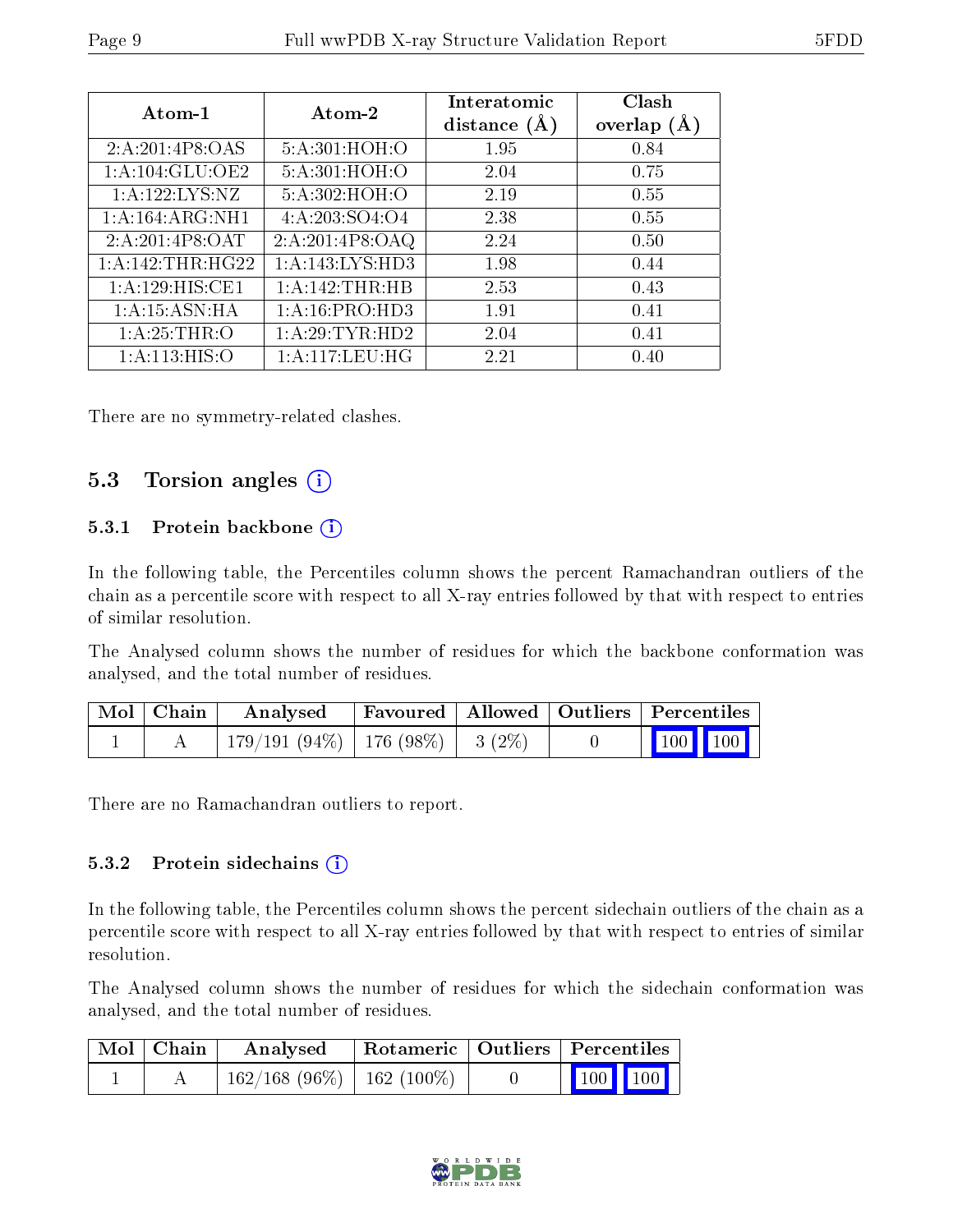There are no protein residues with a non-rotameric sidechain to report.

Some sidechains can be flipped to improve hydrogen bonding and reduce clashes. There are no such sidechains identified.

#### $5.3.3$  RNA  $(i)$

There are no RNA molecules in this entry.

#### 5.4 Non-standard residues in protein, DNA, RNA chains (i)

There are no non-standard protein/DNA/RNA residues in this entry.

#### 5.5 Carbohydrates (i)

There are no monosaccharides in this entry.

### 5.6 Ligand geometry  $(i)$

Of 3 ligands modelled in this entry, 1 is monoatomic - leaving 2 for Mogul analysis.

In the following table, the Counts columns list the number of bonds (or angles) for which Mogul statistics could be retrieved, the number of bonds (or angles) that are observed in the model and the number of bonds (or angles) that are defined in the Chemical Component Dictionary. The Link column lists molecule types, if any, to which the group is linked. The Z score for a bond length (or angle) is the number of standard deviations the observed value is removed from the expected value. A bond length (or angle) with  $|Z| > 2$  is considered an outlier worth inspection. RMSZ is the root-mean-square of all Z scores of the bond lengths (or angles).

| Mol | $\mid$ Chain $\mid$ Res $\mid$<br>Type <sub>1</sub> |  | Link |                | Bond lengths |      |             | Bond angles |      |         |
|-----|-----------------------------------------------------|--|------|----------------|--------------|------|-------------|-------------|------|---------|
|     |                                                     |  |      |                | Counts       | RMSZ | $\# Z  > 2$ | Counts      | RMSZ | $\# Z $ |
| 4   | SO <sub>4</sub>                                     |  | 203  | $\blacksquare$ | 4.4.4        | 0.14 |             | 6.6.6       | 0.11 |         |
|     | 4P8                                                 |  | 201  |                | 20, 21, 21   | 3.18 | 5(25%)      | 25, 29, 29  | 1.46 |         |

In the following table, the Chirals column lists the number of chiral outliers, the number of chiral centers analysed, the number of these observed in the model and the number defined in the Chemical Component Dictionary. Similar counts are reported in the Torsion and Rings columns. '-' means no outliers of that kind were identified.

|     |     |                                   | Mol   Type   Chain   Res   Link   Chirals   Torsions   Rings |  |
|-----|-----|-----------------------------------|--------------------------------------------------------------|--|
| 4P8 | 201 | <b>Contract Contract Contract</b> | $\mid 0/8/10/10 \mid 0/2/2/2 \mid$                           |  |

All (5) bond length outliers are listed below:

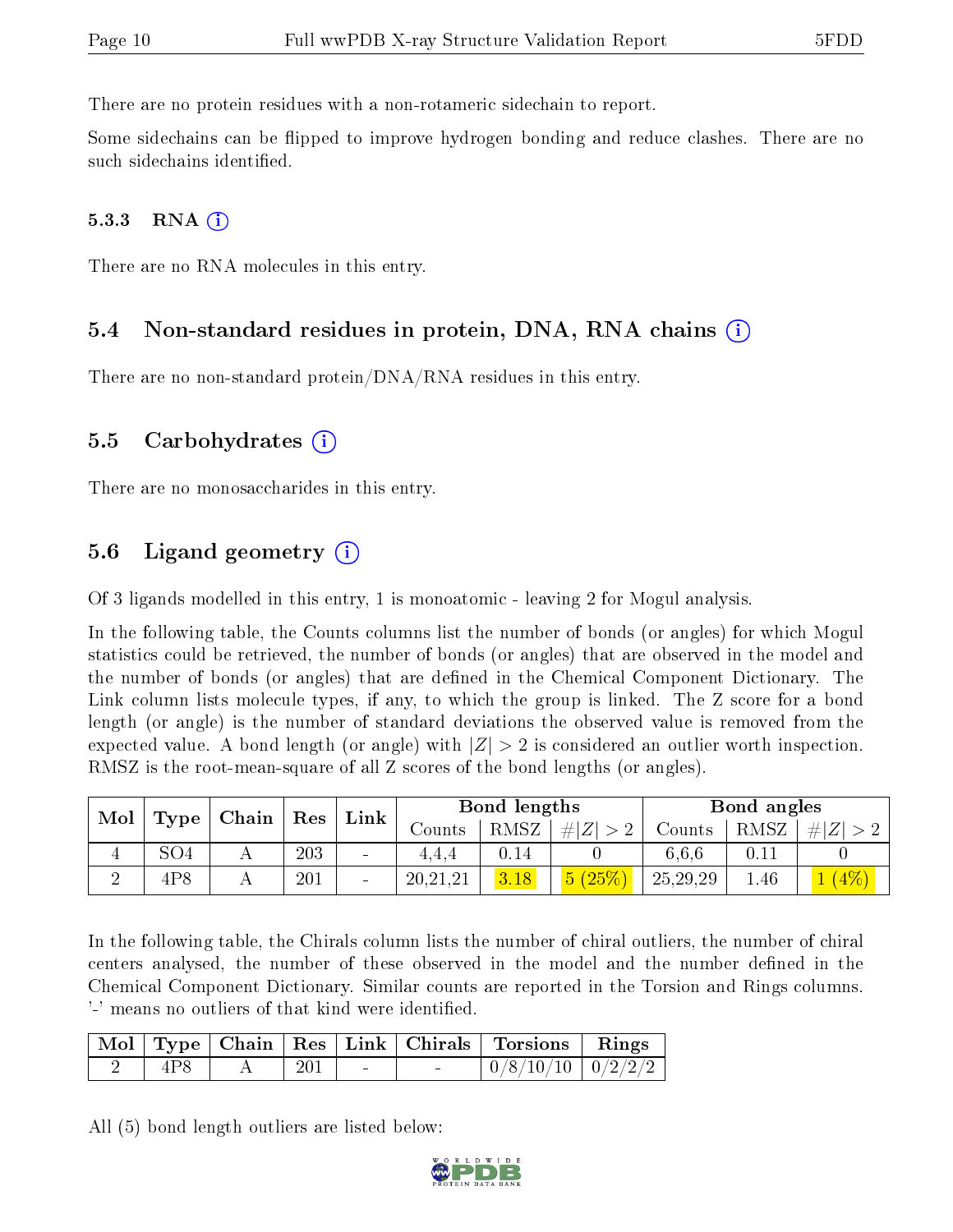| Mol            | Chain | Res | Type | Atoms   | Z       | Observed $(A)$ | $Ideal(\AA)$ |
|----------------|-------|-----|------|---------|---------|----------------|--------------|
| $\overline{2}$ |       | 201 | 4P8  | OAS-NAR | 9.78    | 1.39           | $1.22\,$     |
|                |       | 201 | 4P8  | CAL-NAR | $-6.60$ | 1.33           | 1.45         |
| 2              |       | 201 | 4P8  | CAH-CAB | $-6.08$ | 1.40           | 1.52         |
| $\mathcal{D}$  |       | 201 | 4P8  | CAH-CAI | $-3.47$ | 1.41           | 1.52         |
| ച              |       | 201 | 4P8  | CAM-CAO | $-3.18$ | 1.39           | 1.47         |

All (1) bond angle outliers are listed below:

| Mol | $\vert$ Chain $\vert$ Res $\vert$ |     | $\perp$ Type | Atoms                          | Observed( $^o$ )   Ideal( $^o$ ) |  |
|-----|-----------------------------------|-----|--------------|--------------------------------|----------------------------------|--|
|     |                                   | 201 | 4P8          | $\mid$ CAM-CAN-CAL $\mid$ 5.61 |                                  |  |

There are no chirality outliers.

There are no torsion outliers.

There are no ring outliers.

2 monomers are involved in 3 short contacts:

| $Mol$   Chain |  | Res   Type   Clashes   Symm-Clashes |
|---------------|--|-------------------------------------|
|               |  |                                     |
|               |  |                                     |

The following is a two-dimensional graphical depiction of Mogul quality analysis of bond lengths, bond angles, torsion angles, and ring geometry for all instances of the Ligand of Interest. In addition, ligands with molecular weight > 250 and outliers as shown on the validation Tables will also be included. For torsion angles, if less then 5% of the Mogul distribution of torsion angles is within 10 degrees of the torsion angle in question, then that torsion angle is considered an outlier. Any bond that is central to one or more torsion angles identified as an outlier by Mogul will be highlighted in the graph. For rings, the root-mean-square deviation (RMSD) between the ring in question and similar rings identified by Mogul is calculated over all ring torsion angles. If the average RMSD is greater than 60 degrees and the minimal RMSD between the ring in question and any Mogul-identied rings is also greater than 60 degrees, then that ring is considered an outlier. The outliers are highlighted in purple. The color gray indicates Mogul did not find sufficient equivalents in the CSD to analyse the geometry.

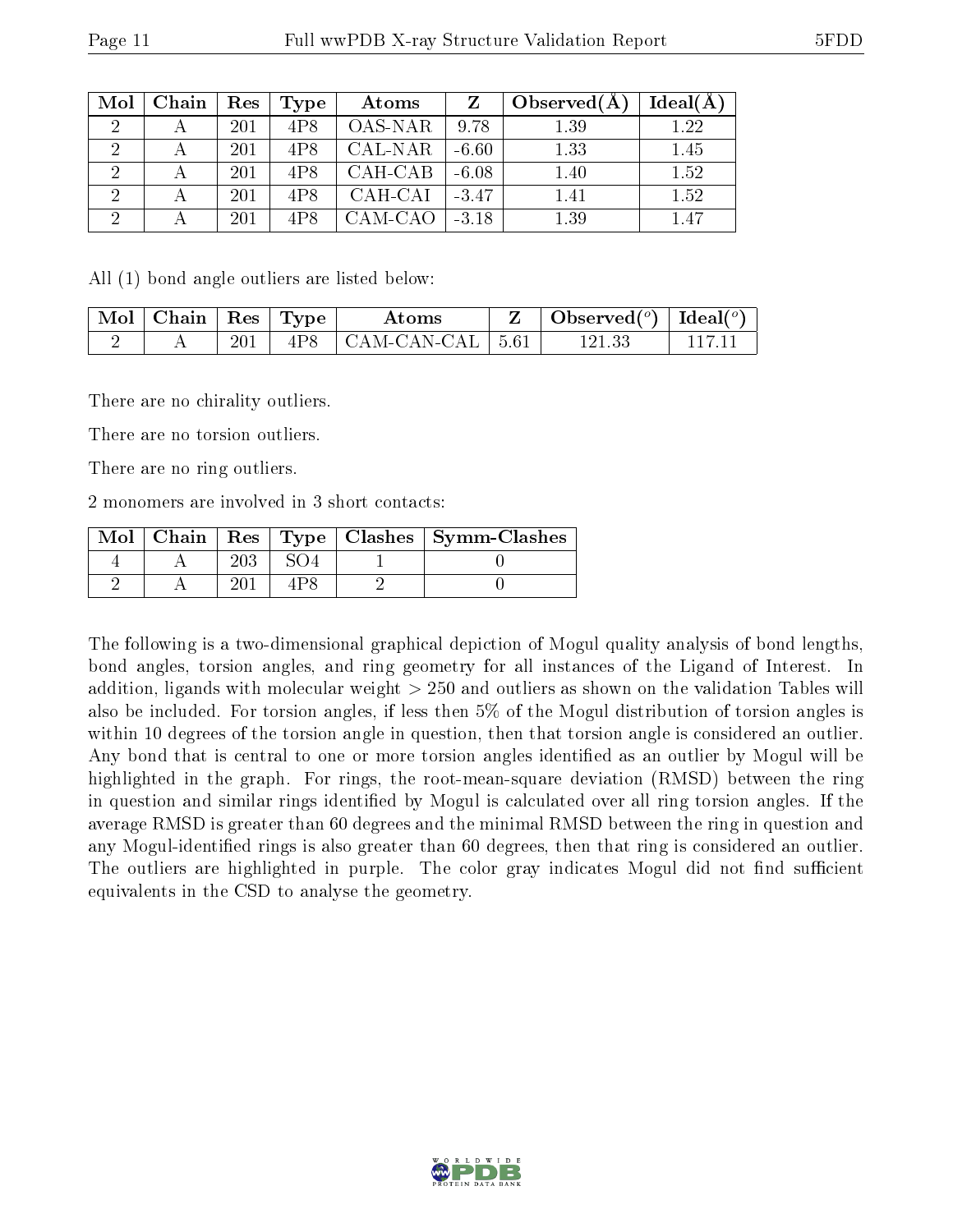

### 5.7 [O](https://www.wwpdb.org/validation/2017/XrayValidationReportHelp#nonstandard_residues_and_ligands)ther polymers (i)

There are no such residues in this entry.

## 5.8 Polymer linkage issues (i)

There are no chain breaks in this entry.

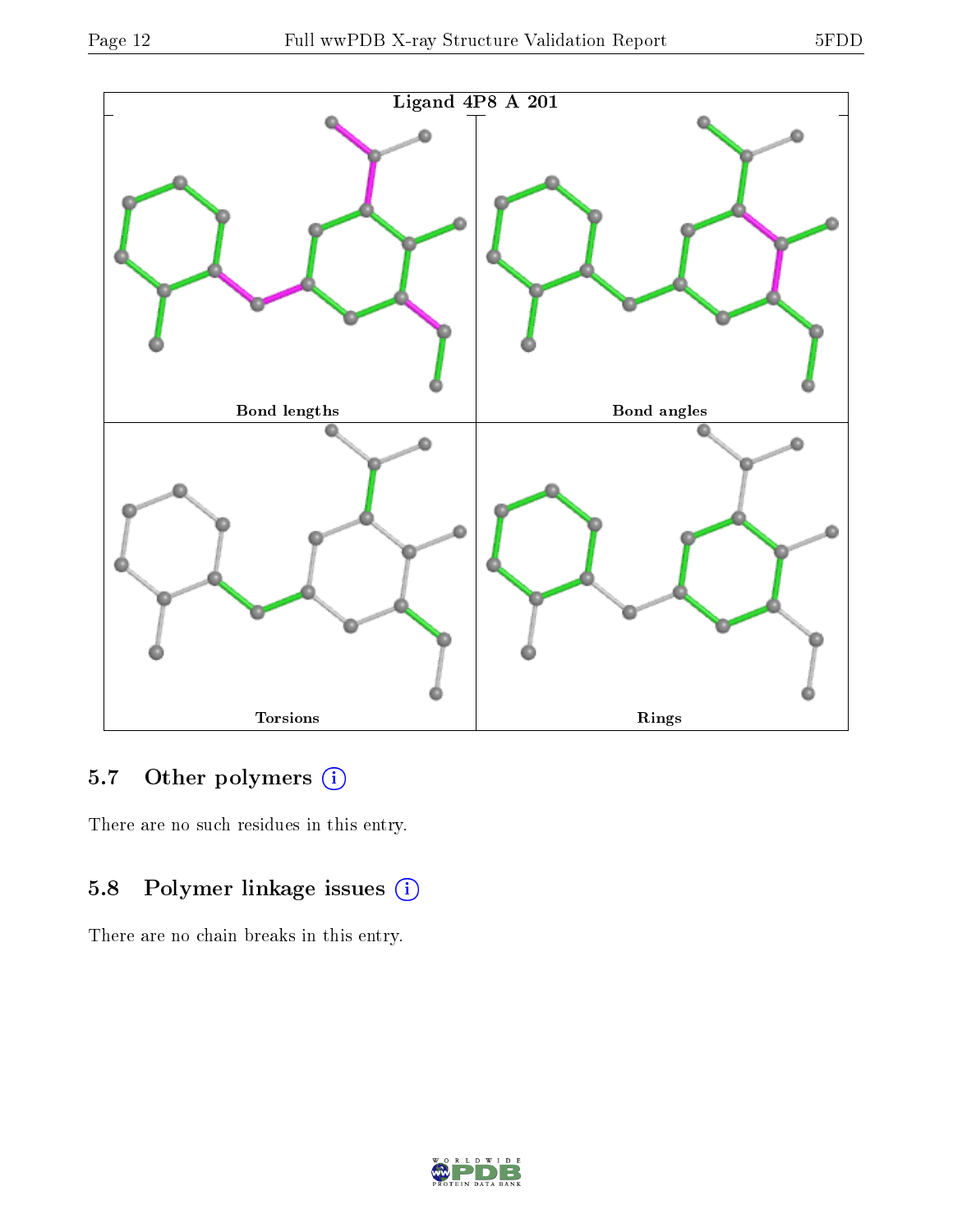## 6 Fit of model and data  $\left( \cdot \right)$

## 6.1 Protein, DNA and RNA chains (i)

In the following table, the column labelled  $#RSRZ>2'$  contains the number (and percentage) of RSRZ outliers, followed by percent RSRZ outliers for the chain as percentile scores relative to all X-ray entries and entries of similar resolution. The OWAB column contains the minimum, median,  $95<sup>th</sup>$  percentile and maximum values of the occupancy-weighted average B-factor per residue. The column labelled  $Q< 0.9$  lists the number of (and percentage) of residues with an average occupancy less than 0.9.

| $\vert$ Mol $\vert$ Chain $\vert$ | $\mid$ Analysed $\mid$ <rsrz> <math>\mid</math></rsrz> | $\rm \#RSRZ{>}2$ |  | $\text{OWAB}(\AA^2)$ $\mid$ Q<0.9 $\mid$ |  |
|-----------------------------------|--------------------------------------------------------|------------------|--|------------------------------------------|--|
|                                   | 181/191 (94%)   0.55                                   |                  |  | $\mid 7(3\%)$ 39 42 34, 55, 85, 111      |  |

All (7) RSRZ outliers are listed below:

| Mol | Chain | Res | Type       | <b>RSRZ</b> |
|-----|-------|-----|------------|-------------|
|     |       | 89  | <b>LYS</b> | 4.4         |
|     |       | 123 | ILE        | 4.4         |
| 1   |       | 90  | PHE        | 4.0         |
| 1   |       | 127 | <b>LYS</b> | 3.0         |
|     |       |     | <b>GLY</b> | 2.5         |
|     |       | 125 | <b>SER</b> | 2.5         |
|     |       | 124 | LYS        | 2.4         |

### 6.2 Non-standard residues in protein, DNA, RNA chains  $(i)$

There are no non-standard protein/DNA/RNA residues in this entry.

### 6.3 Carbohydrates  $(i)$

There are no monosaccharides in this entry.

## 6.4 Ligands  $(i)$

In the following table, the Atoms column lists the number of modelled atoms in the group and the number defined in the chemical component dictionary. The B-factors column lists the minimum, median,  $95<sup>th</sup>$  percentile and maximum values of B factors of atoms in the group. The column labelled  $Q< 0.9$ ' lists the number of atoms with occupancy less than 0.9.

|     |  |  | $\vert$ Mol $\vert$ Type $\vert$ Chain $\vert$ Res $\vert$ Atoms $\vert$ RSCC $\vert$ RSR $\vert$ B-factors(A <sup>2</sup> ) $\vert$ Q<0.9 |  |
|-----|--|--|--------------------------------------------------------------------------------------------------------------------------------------------|--|
| 4P8 |  |  | $201$   $20/20$   0.73   0.26   70,91,106,106                                                                                              |  |

Continued on next page...